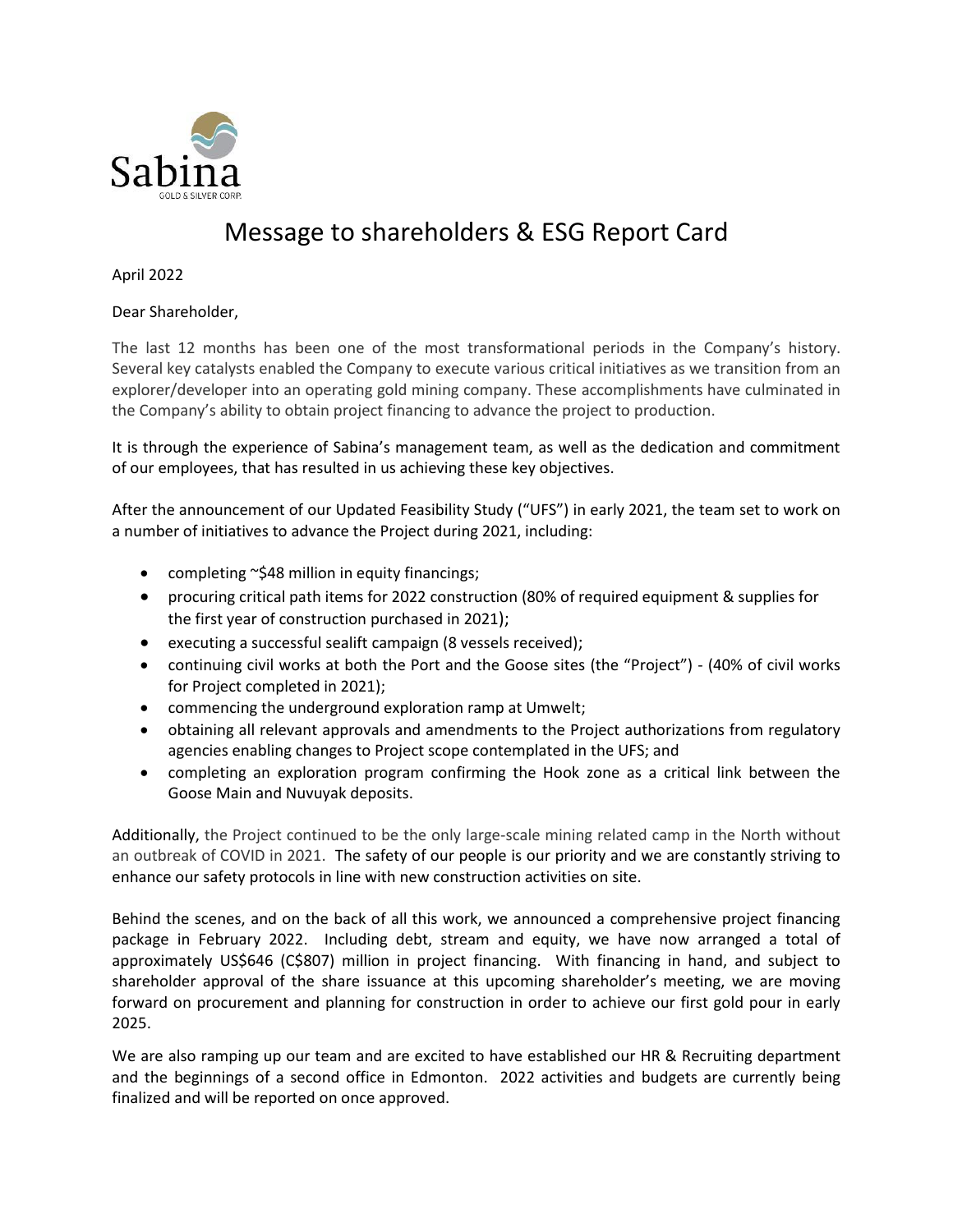Additionally, we are very proud that Sabina is the recipient of the Prospectors & Developers Association of Canada's ("PDAC") Sustainability Award for 2022.

The PDAC Sustainability Award recognizes outstanding initiative and accomplishment in protecting and preserving the natural environment, or establishing good community relations during an exploration program, development or operation of a mine. Sabina is being recognized for its efforts related to environmental responsibility and Indigenous engagement in Canada's north. We are committed to developing a world class gold mine at the Project which benefits Nunavut and contributes to the sustainable development of its communities.

Considerable stakeholder engagement and consultation has resulted in the creation of what we believe are new standards for environmental protection in the North. We couldn't have achieved this recognition without the hard work and contributions of the Kitikmeot Inuit Association and all the communities of the Kitikmeot Region.

## **Environment, Social Responsibility and Governance (ESG)**

A key driver and component of Sabina's success is a strong foundation of Corporate Governance practices and policies that promote transparency, accountability and engagement exemplified by our Board.

We are evolving into a gold producer by committing to strong governance policies with a long-term view to maximizing the bottom line and mitigating economic risk.

We are focused on mandates that: minimize potential negative impacts to the environment and our people; transform the gold at Back River into mutual economic success and sustainability; and provide accountability on all levels.

## **Below is a review of the Company's ESG initiatives.**

| Health, Safety and    | Committed to "Safety First" at all levels and sites of the business<br>$\bullet$                                                                                                                                                                                                           |
|-----------------------|--------------------------------------------------------------------------------------------------------------------------------------------------------------------------------------------------------------------------------------------------------------------------------------------|
| Environment           | COVID-19 Operational Framework implemented at Site and<br>$\bullet$<br>Corporate office                                                                                                                                                                                                    |
|                       | Sabina experienced only 1 COVID case onsite in 2021<br>$\bullet$<br>Aggressive project development and exploration<br>program<br>$\bullet$<br>executed safely and with no environmental non-conformances<br>2021 LTIFR was 0 over a total of approximately 130,000 site based<br>$\bullet$ |
|                       | work hours<br>No externally reportable spills in 2021<br>$\bullet$                                                                                                                                                                                                                         |
|                       | Wildlife Monitoring and Mitigation Programs implemented and<br>$\bullet$<br>working successfully                                                                                                                                                                                           |
|                       | • Amendments to authorizations received to enable project scope<br>changes and work not previously contemplated.                                                                                                                                                                           |
| Social Responsibility | Cambridge Bay representation remained available for community<br>$\bullet$<br>members                                                                                                                                                                                                      |
|                       | Kugluktuk office established with additional Inuit community co-<br>$\bullet$<br>ordinator                                                                                                                                                                                                 |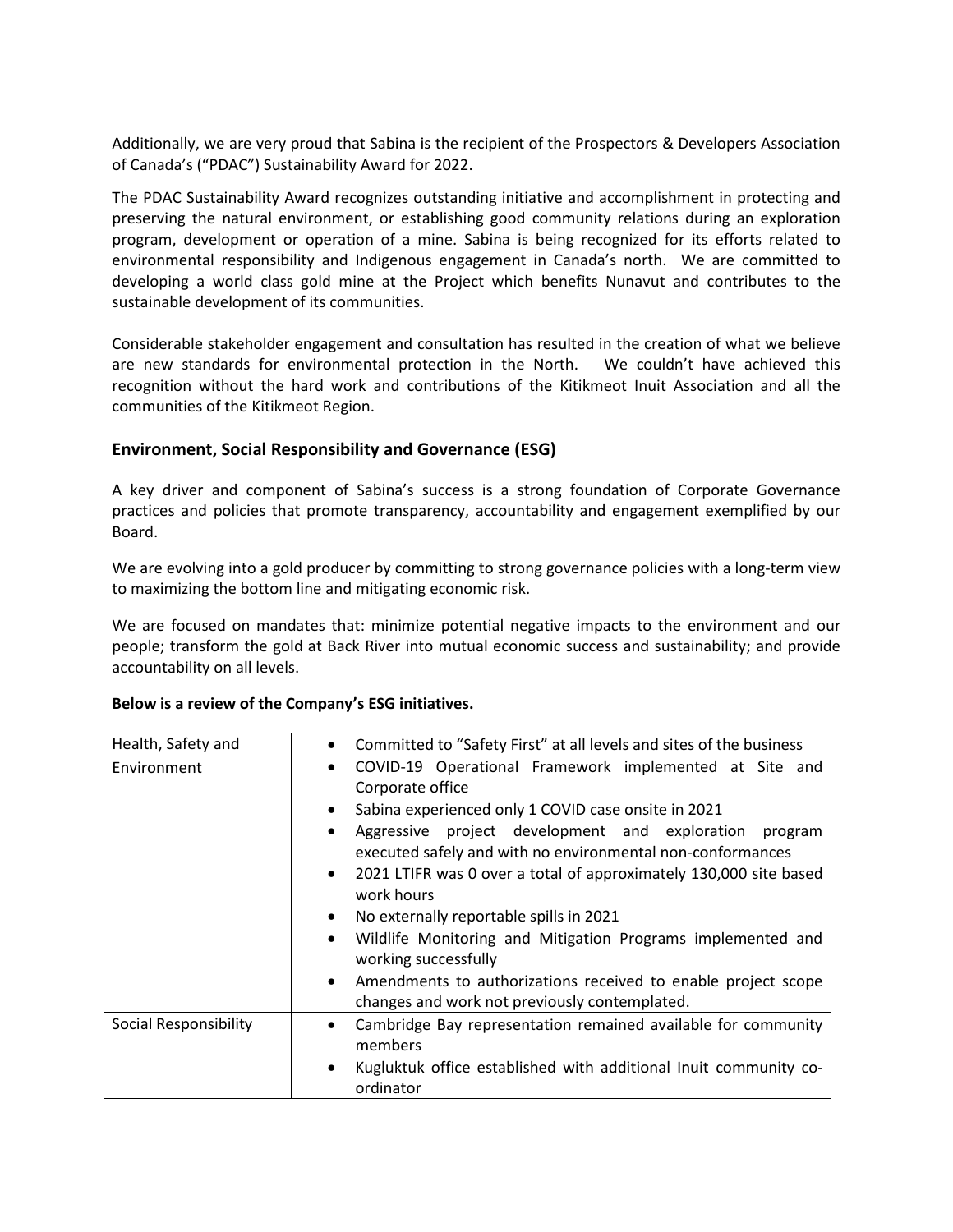|                            | Food security program established for qualifying Nunavummiut<br>$\bullet$<br>unable to return to our Project due to the Territorial COVID-19<br>restrictions continued through 2021 until late fall, when<br>employees were able to return to work.<br>Increased donations policy to support communities<br>٠<br>Continued outreach to communities via social media and postings<br>$\bullet$ |
|----------------------------|-----------------------------------------------------------------------------------------------------------------------------------------------------------------------------------------------------------------------------------------------------------------------------------------------------------------------------------------------------------------------------------------------|
| Director Independence      | 7 of our 8 nominees are independent (CEO is not independent).<br>$\bullet$                                                                                                                                                                                                                                                                                                                    |
|                            | Audit, Compensation, Governance & Nominating and HS&E<br>$\bullet$<br>Committees are composed exclusively of independent directors.                                                                                                                                                                                                                                                           |
|                            | Positions of Chairman and CEO are separated and each have<br>$\bullet$                                                                                                                                                                                                                                                                                                                        |
|                            | formal role descriptions.                                                                                                                                                                                                                                                                                                                                                                     |
| Accountability and         | All directors stand for re-election annually<br>$\bullet$                                                                                                                                                                                                                                                                                                                                     |
| Shareholder Rights         | 50%+1 Majority Voting Policy Adopted<br>$\bullet$                                                                                                                                                                                                                                                                                                                                             |
|                            | Advance Notice Policy Adopted<br>$\bullet$                                                                                                                                                                                                                                                                                                                                                    |
|                            | Regular engagement with shareholders throughout the year<br>$\bullet$                                                                                                                                                                                                                                                                                                                         |
| <b>Board Practices and</b> | Each committee and the Board at large conducted regular in-<br>$\bullet$                                                                                                                                                                                                                                                                                                                      |
| Governance                 | meetings without non-independent<br><b>Directors</b><br>camera<br>or<br>management present.                                                                                                                                                                                                                                                                                                   |
|                            | No director sits on more than four other public company Boards<br>$\bullet$<br>(no over Boarding).                                                                                                                                                                                                                                                                                            |
|                            | Inclusion and Diversity Policy Adopted (25% of Board and 40% of<br>$\bullet$<br>executive are female. 37% of directors represent diverse cultures<br>and backgrounds).                                                                                                                                                                                                                        |
|                            | Joined in support of Women's Empowerment Principles.<br>$\bullet$                                                                                                                                                                                                                                                                                                                             |
|                            | Target of at least 30% females on Board and in senior management<br>$\bullet$                                                                                                                                                                                                                                                                                                                 |
|                            | Board and committees reviewed mandates and assessed                                                                                                                                                                                                                                                                                                                                           |
|                            | effectiveness of same annually.                                                                                                                                                                                                                                                                                                                                                               |
|                            | Minimum equity ownership policy in place (Minimum of 3x annual<br>$\bullet$<br>retainer value within 5 years).                                                                                                                                                                                                                                                                                |
|                            | Two Board director education sessions were held during the year<br>$\bullet$                                                                                                                                                                                                                                                                                                                  |
|                            | with ongoing education initiatives within each committee.                                                                                                                                                                                                                                                                                                                                     |
|                            | Formal Risk Register implemented                                                                                                                                                                                                                                                                                                                                                              |
|                            | Executive Compensation Recoupment (Clawback) Policy in place                                                                                                                                                                                                                                                                                                                                  |

In many respects, there has been skepticism of Sabina's ability to move this Project forward on our own. I am proud to say that we are the little company that could! We have accomplished much to get us to the point where we believe we stand apart from most of our peers. Sabina has a world class project, that is large, district scale, high-grade, fully permitted with social license and financed for construction in a tier one jurisdiction.

We look forward to making a production decision later this year, and believe the market is starting to recognize that. We anticipate that the re-rating in our share price reflecting our accomplishments will evolve over the coming months.

We couldn't have achieved these objectives without the help of our partners.